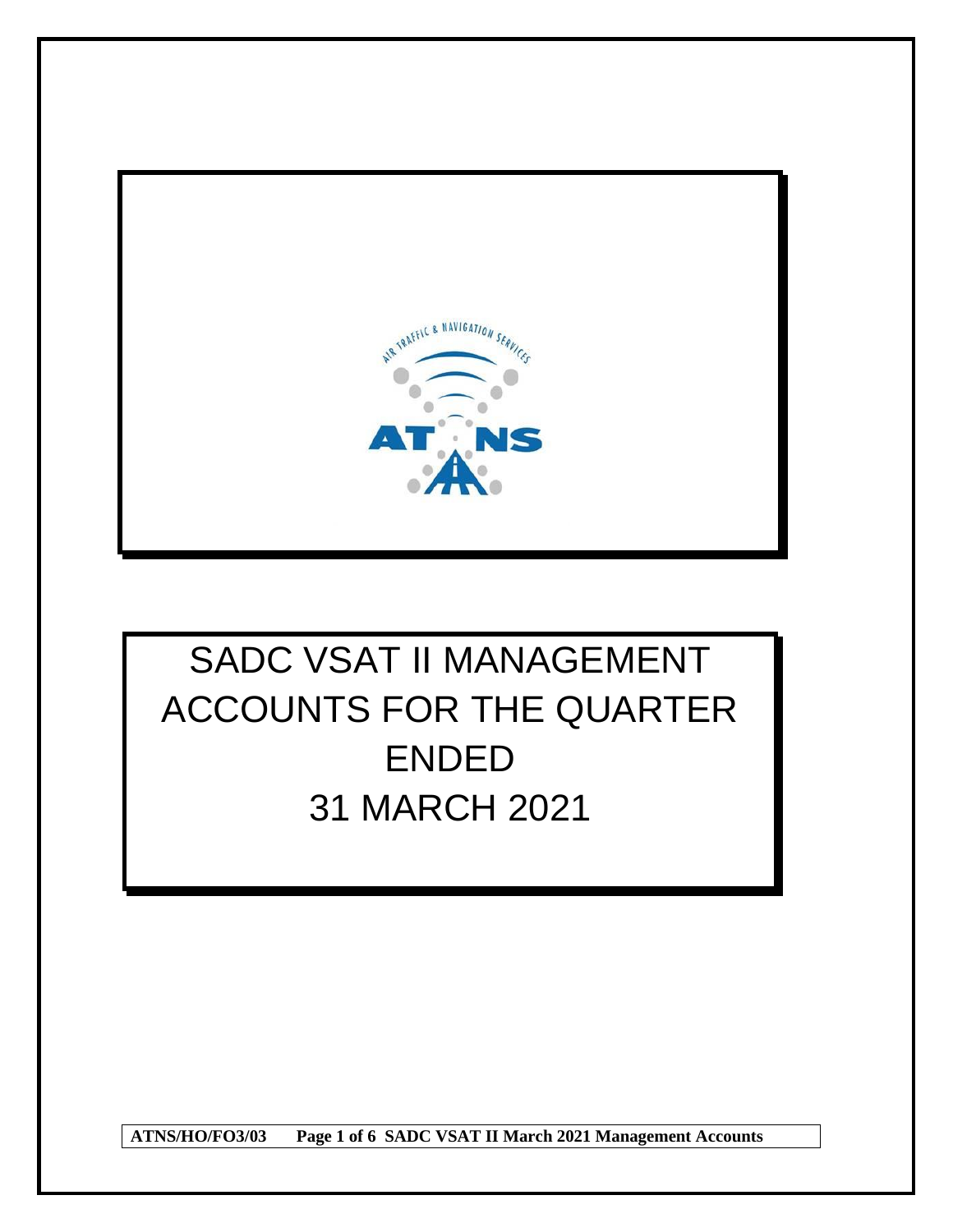# **Table of Contents**

| 1.     |  |
|--------|--|
| 2.     |  |
| 2.1.   |  |
| 2.2.   |  |
| 2.2.1. |  |
| 2.2.2. |  |
| 2.2.3. |  |
| 2.2.4. |  |
| 2.2.5. |  |
| 2.2.6. |  |
| 2.2.7. |  |
| 2.2.8. |  |
| 3.77   |  |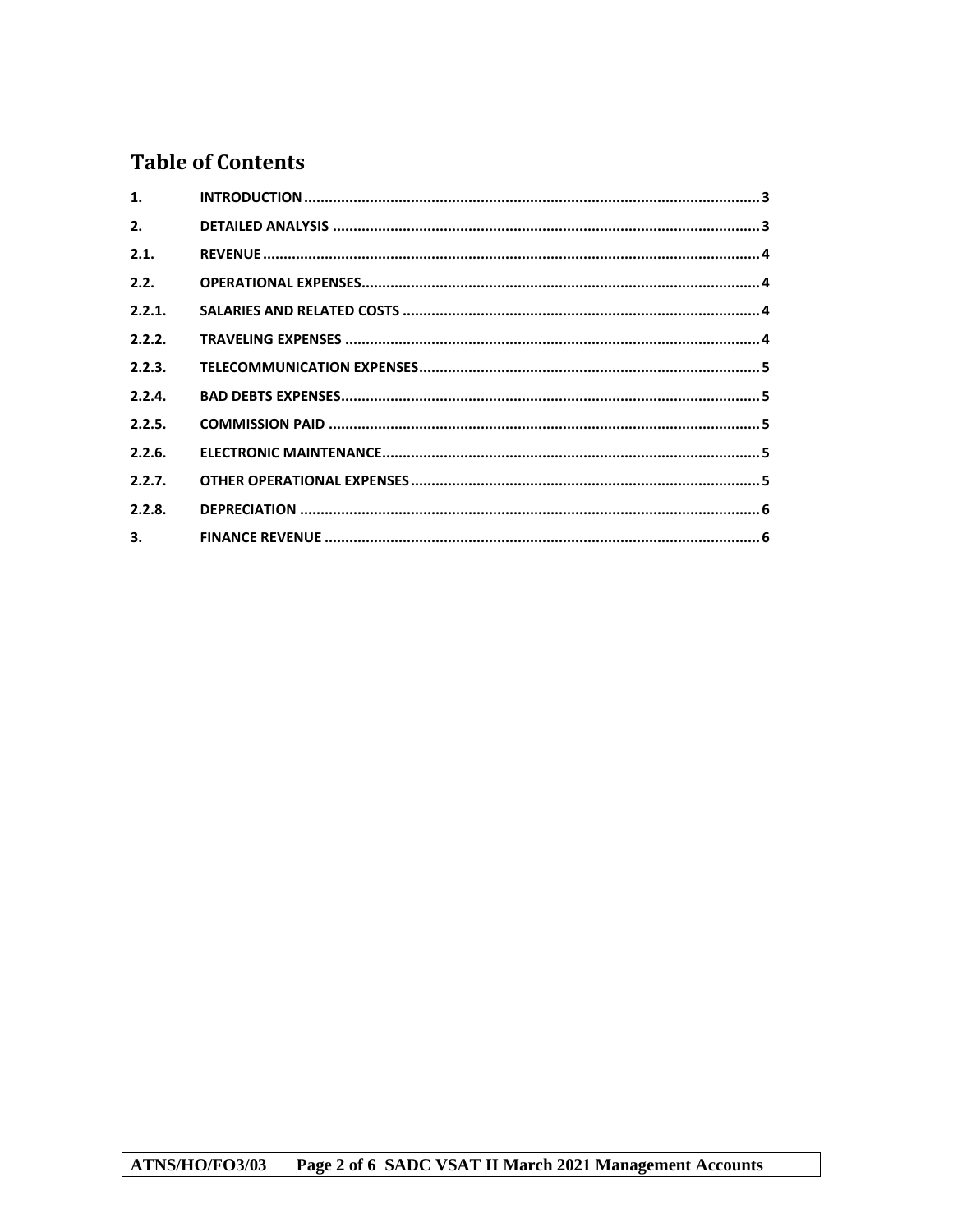# <span id="page-2-0"></span>**1. INTRODUCTION**

This report outlines the performance for the period under review.

# <span id="page-2-1"></span>**2. DETAILED ANALYSIS**

The results for March 2021 are summarized below.

# **Table 1**: Statement of Financial Performance

| <b>Description</b>                  | <b>Actual</b> | <b>Budget</b>  | <b>Variance</b> | <b>Variance</b> |
|-------------------------------------|---------------|----------------|-----------------|-----------------|
|                                     | \$            | \$             | \$              | %               |
| <b>Revenue</b>                      |               |                |                 |                 |
| <b>VSAT II Revenue</b>              | 1 091 451     | 2 067 648      | $-976$ 197      | $-47.2%$        |
| <b>Other Revenue</b>                | 3820          | $\overline{0}$ | 3820            | 100.0%          |
| <b>Total Revenue</b>                | 1 095 271     | 2 067 648      | -972 377        | $-47.0%$        |
|                                     |               |                |                 |                 |
| <b>Salaries &amp; Related Costs</b> | 383 093       | 485 857        | 102763          | 21.2%           |
| <b>Traveling Expenses</b>           | 672           | 104 909        | 104 237         | 99.4%           |
| <b>Telecommunications Expenses</b>  | 230 676       | 234 175        | 3499            | 1.5%            |
| <b>Bad Debts Expenses</b>           | 63 880        | 553726         | 489 846         | 88.5%           |
| <b>Bank Charges</b>                 | 339           | 300            | -39             | $-13.1%$        |
| <b>Commission Paid</b>              | 14 579        | 29 440         | 14 8 61         | 50.5%           |
| Electronic Maintenance              | 335           | 28 191         | 27856           | 98.8%           |
| <b>Indirect Costs</b>               | 499 784       | 500 653        | 869             | 0.2%            |
| <b>ATNS Management Fees</b>         | 179 783       | 384 914        | 205 131         | 53.3%           |
| <b>IATA Management Fees</b>         | 40 000        | 40 000         | 0               | 0.0%            |
| <b>Professional Fees</b>            | 2 9 0 9       | 3715           | 807             | 21.7%           |
| <b>Contract Services</b>            | 9763          | 3 0 0 7        | $-6756$         | $-224.7%$       |
| <b>Operational Expenses</b>         | 1 425 813     | 2 373 887      | 948 074         | 39.9%           |
| <b>EBITDA</b>                       | $-330542$     | $-306239$      | $-24303$        | 7.9%            |
| Depreciation                        | 147 011       | 149 399        | 2 3 8 8         | 1.6%            |
| Net Loss before Interest and Tax    | $-477554$     | $-455638$      | $-21917$        | 4.8%            |
| <b>Finance Revenue</b>              | $-5126$       | $-13689$       | $-8563$         | 62.6%           |
| <b>Interest Received</b>            | 5 1 2 6       | 13 689         | $-8563$         | $-62.6%$        |
| <b>Net Profit Before Tax</b>        | $-472428$     | $-441949$      | $-30480$        | 6.9%            |
| Taxation                            |               |                |                 | 0.0%            |
| Net Profit /(Loss) After Tax        | $-472428$     | $-441949$      | $-30480$        | 6.9%            |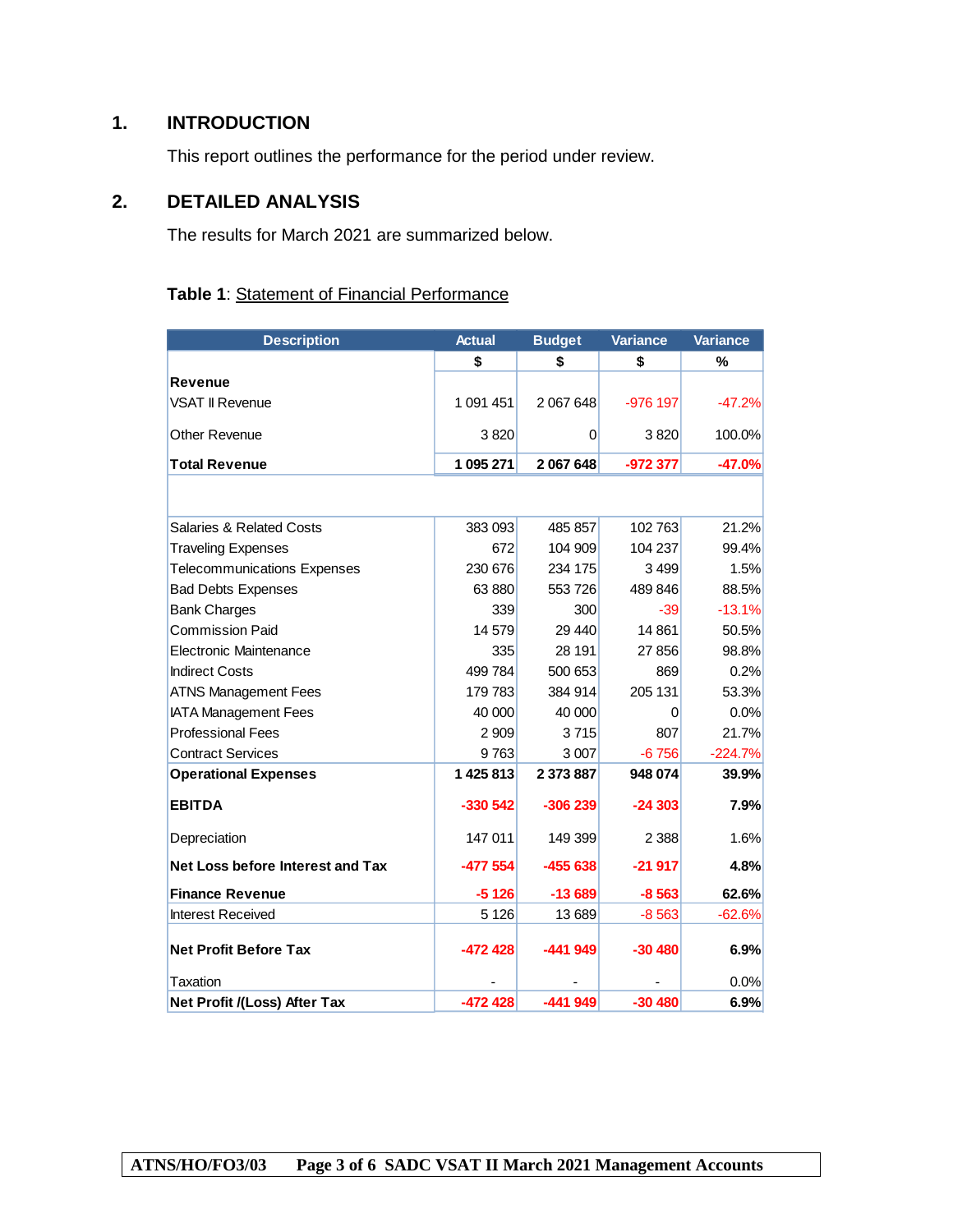# <span id="page-3-0"></span>**2.1. REVENUE**

Total SADC VSAT II revenue of \$1.0m is \$976.1k (47.2%) below budget, mainly due to declined flight information region (FIR's).

Other revenue of \$3.8k comprises recoveries from bad debts.

# <span id="page-3-1"></span>**2.2. OPERATIONAL EXPENSES**

The operational expenses are \$948.0k (39.9%) below budget. The following cost elements make up the total operating cost:

## <span id="page-3-2"></span>**2.2.1. SALARIES AND RELATED COSTS**

Salaries and related costs are \$102.7k (21.2%) below budget. The table below provides a detailed breakdown of this variance:

## **Table 2:** Salaries and Related Costs Breakdown

| <b>Description</b>    | <b>Actual</b> | <b>Budget</b> | <b>Variance</b> | Variance % |
|-----------------------|---------------|---------------|-----------------|------------|
| Salary Packages - CTC | 375 948       | 401 503       | 25 555          | 6.4%       |
| Overtime              | 171           | 9418          | 9 2 4 6         | 98.2%      |
| Other                 | 6974          | 74 936        | 67 962          | 90.7%      |
| <b>Total</b>          | 383 093       | 485 857       | 102 764         | 21.2%      |

- Salary packages are \$25.6k (6.4%) lower than planned. Due to the pandemic, the planned salary increases were not effected, resulting in savings;
- The overtime costs are below budget due to stricter cost control measures implemented; and
- Other expenses of \$67.9k (90.7%) are lower than anticipated. The budget included, among others, the incentive bonus. With the view of curbing the expenses, an executive decision was taken to cancel the incentive bonus.

# <span id="page-3-3"></span>**2.2.2. TRAVELING EXPENSES**

Traveling expenses are below budget by \$104.2k (99.4%) mainly due to the pandemic. Due to the pandemic, most engagements are being held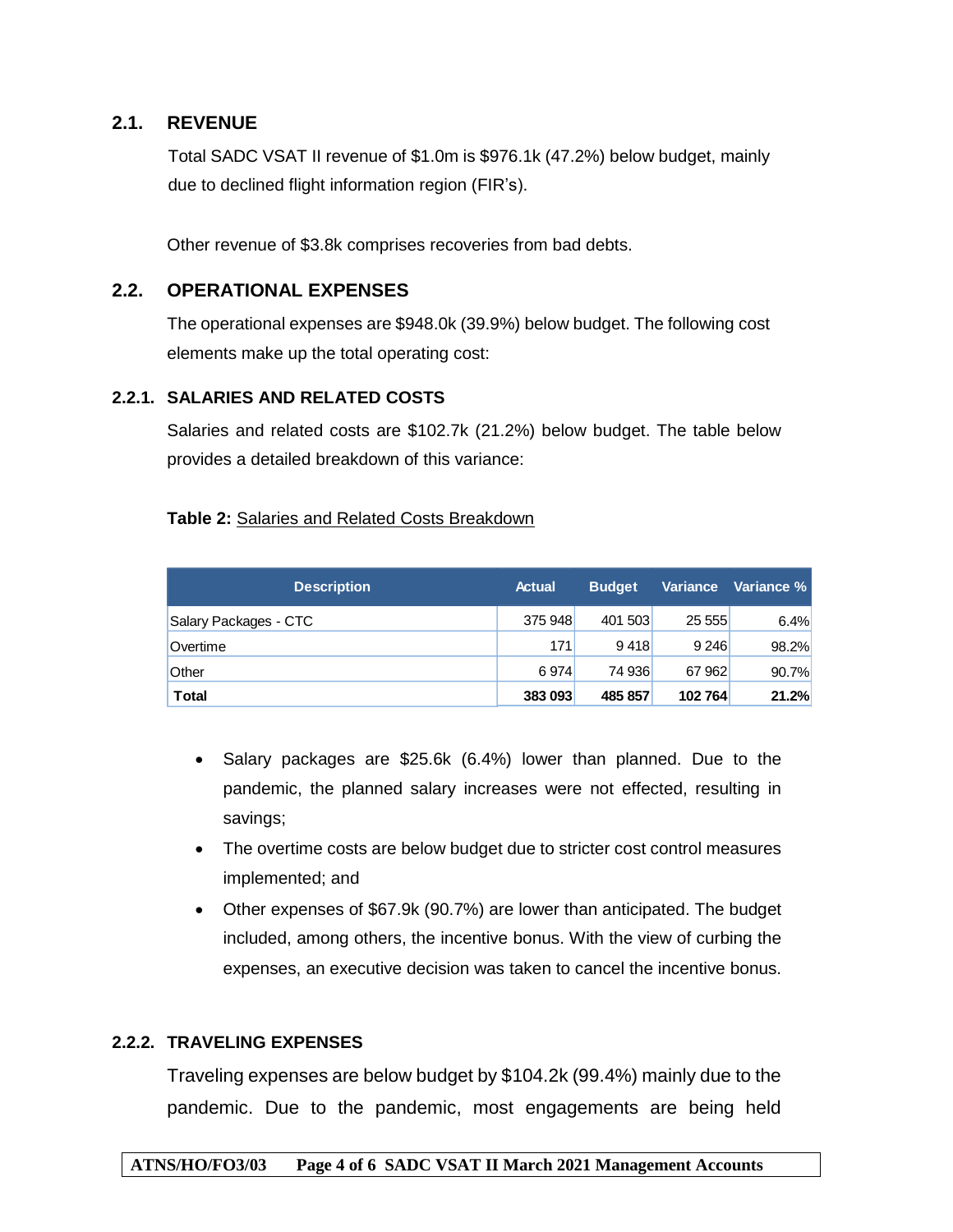virtually, except for electronic equipment maintenance travel which is demand driven.

#### <span id="page-4-0"></span>**2.2.3. TELECOMMUNICATION EXPENSES**

Telecommunication expenses are below budget by \$3.5k (1.5%) this is in line with budget.

## <span id="page-4-1"></span>**2.2.4. BAD DEBTS EXPENSES**

Bad debt expenses are below budget by \$489.8k (88.5%) due to less provision as a result of decreased revenue as compared to budget.

#### <span id="page-4-2"></span>**2.2.5. COMMISSION PAID**

Commission paid, driven by the number of FIRs invoiced, is \$14.6k (50.5%) below budget due to lower collections by IATA.

## <span id="page-4-3"></span>**2.2.6. ELECTRONIC MAINTENANCE**

The electronic maintenance expenses are below budget by \$27.8k (98.8%) related to equipment failures and unplanned corrective maintenance travelling. Unplanned corrective maintenance is budgeted as a contingency and will thus be utilized only when there are equipment failures. Due to the pandemic and related travel restrictions, planned electronic maintenance couldn't be carried out.

#### <span id="page-4-4"></span>**2.2.7. OTHER OPERATIONAL EXPENSES**

Other operational expenses include ATNS management fees, indirect costs, IATA management fees, and network management fees:

- Indirect costs at \$499.7k are in line with the budget;
- ATNS management fees are in line with the reduced revenues.
- IATA management fees of \$40k are in line with the budget; and
- Network management fees are a result of an agreement between ATNS and IATA whereby ATNS pays 65% of SADC VSAT profit after taxation to IATA. For the period under review, no profits were made, and this was not anticipated when the budget was prepared.